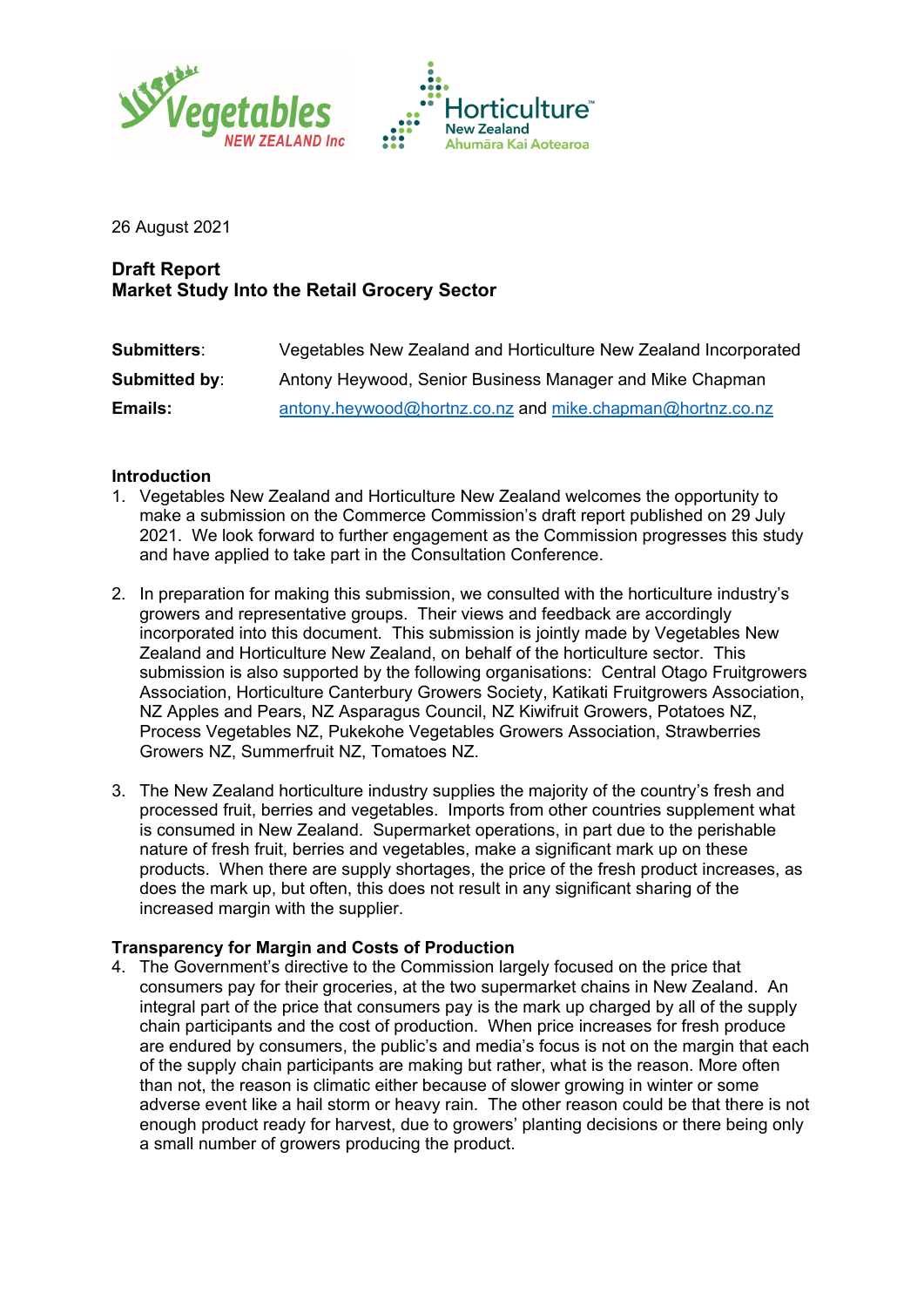- 5. A number of resolutions are proposed by the Commission to ensure more effective competition. **This submission will only focus on the supply of fresh and processed produce, as that is within our core remit.** We do submit however that one of the most effective methods of ensuring pricing equity for consumers and suppliers alike is making public all of the supply chain participants' margins and the cost of production. This could be done electronically in real time. If this information was to be made public, it would be an immediate check on excessive profit being made in time of short and even normal supply. The result would be strong incentives for an equitable sharing of margin and the cost of production. It is important to note that the cost of production is likely to be higher in times of short supply, due to reduced yields and difficult operating conditions. The key point is the cost of trucking, distributing and selling that produce is no higher in this situation than it is in normal circumstances. Our understanding is that supermarkets can receive up to 100% gross margin on fresh vegetables and higher margin during times of short supply, as compared to dry goods, which have around 17.5% gross margin.
- 6. Even in times of "normal" supply, public transparency for the margins and cost of production would drive greater economies and due to public scrutiny, reduce the ability of any of the supply chain participants to charge higher than reasonable margins. A fair sharing of the margin and costs of production may well result in both the consumer paying less and the grower making a more reasonable return on what they are growing. In this situation, both the consumer and grower would be better off, and the supermarket would be making what could be considered to be a reasonable margin.
- 7. In our first submission, made at the beginning of the year, we provided evidence that grower margins have been static for many years. Given that the cost of production is increasing, adjustment to growers' returns is needed to ensure continued production and supply of fresh produce in New Zealand.

#### **Commission's Supplier Recommendations**

8. We fully support the Commission's recommendations to consider both a supplier code of conduct and to allow suppliers to collectively bargain. We submit that it will not be just one initiative or change that will change the competitive dynamic, as explained in the Commission's draft report. It will be the combination of a series of initiatives. In our submission, these initiatives will need to include margin and cost of production transparency, which is needed to balance the power differential between supermarkets and growers. As the Commission's draft report has found, this is because the supermarket duopoly and market share mean growers have limited market opportunity for selling. This, as has been shown in our submission made earlier this year, results in growers being unable to maintain their margins in the face of increasing costs of production.

#### **Code of Conduct**

- 9. During our consultation process with growers, we have identified a number of factors that we recommend be taken into consideration when considering a code of conduct.
- 10. Due to the different supply chains and the perishable nature of fresh produce, we submit that if there is to be a code of conduct, that there be a dry goods / frozen code and a completely separate code for fresh produce. The fresh code will need to uniquely provide for:
	- Quantity and quality standards for the fruit, berries and vegetables.
	- Timely delivery requirements.
	- When and under what conditions product may be rejected.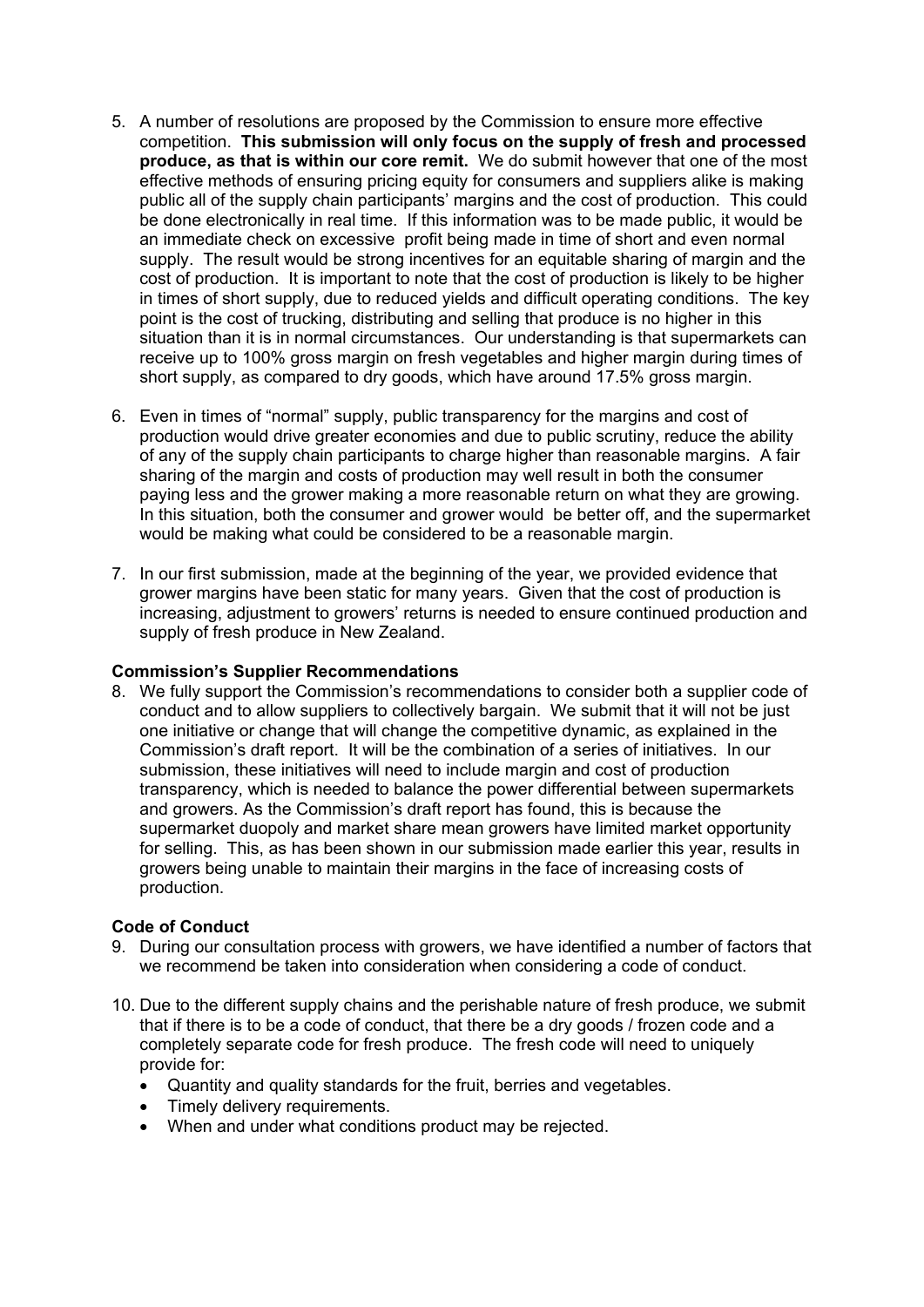- 11. We submit that the code needs to be legally mandatory. The Australian experience is that voluntary codes did not work. We submit that it also would need to apply to all distributors and retailers, so that everyone is operating on an "even playing field"; be clearly drafted and be precise to avoid mis-interpretation. As a minimum, in addition to points set out in the preceding paragraph, key provisions of the code should cover:
	- Making retailer, distributor and supplier contracts mandatory and for these contracts to be in writing with an obligation to act in good faith
	- Setting out a formula or method for supplier / grower payments
	- Setting out the circumstances when payment may be withheld, or deductions made
	- Providing clear processes for category review, deletions, credit
	- Including independent dispute and appeal processes.
- 12. Feedback from growers has raised the issue of the supermarkets using their buying power to abrogate the intellectual property (IP) rights of growers, and packaging and marketing concepts developed by growers. We have specific cases where growers have developed their own retail brands. Supermarkets have then forced these growers to relinquish their brands and pack into house-branded packs. This maintains the ability of the supermarkets to "switch out" packers and rides over both grower IP development, and packaging and marketing concepts. We therefore submit that protection be offered to growers through the code of conduct to enable competitive outcomes to be achieved.
- 13. We submit that supermarket and distributor requirements around the packaging and packing crates be also addressed by the code of conduct. This is because, through the disparity of negotiating power, these costs are more often than not transferred to the growers. We submit that the code of conduct specifically address this point.

#### **Suppliers Collectively Bargaining**

- 14. We endorse for further consideration the Commission's view that *"Another method of addressing any power imbalance would be the introduction of collective bargaining on behalf of suppliers"*. We are of the view that this will most likely require an exemption from the Commerce Act. We submit that industry good organisations be able to administer and co-ordinate the collectively bargaining be one of the options. In our consultation with growers this option received strong support for further consideration. But we are also of the view that collective bargaining by suppliers will not be sufficient, on its own, to overcome a significant power imbalance between suppliers and major grocery retailers.
- 15. We note that the Australian Competition and Consumer Commission has recently introduced class exemptions for collective bargaining by small firms a collective annual turnover of less than \$10 million. We submit that this monetary limit is far too low to make any appreciable difference, as the majority of growing operations involved in the supply of retailers individually would on their own exceed this monetary limit.

#### **Conclusion**

- 16. A fundamental issue has been referenced in part by grower feedback. Growers are trapped in a market dynamic that makes it very difficult for them to plan and "future proof" their businesses. The imbalance in market dynamics means the suppliers of fresh produce are unable to develop and improve both their products and their production practices, to better align with consumer preferences and environmental regulatory requirements.
- 17. As New Zealand and the world recovers and moves on from Covid-19, anyone in the business of selling anything will need to re-evaluate their business model. They will also need to assess how they can create enduring returns so that they can stay in business.